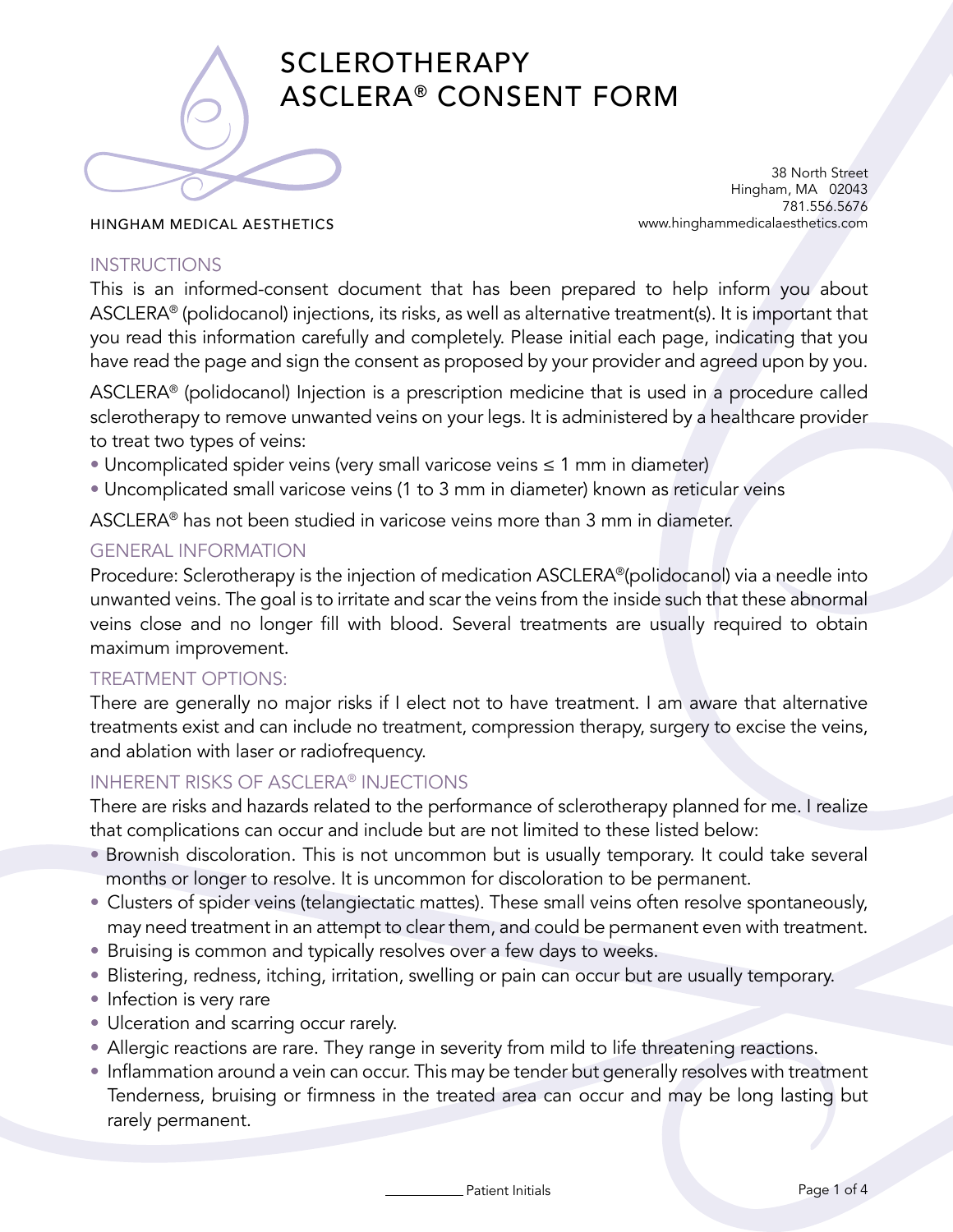- Deep vein thrombosis (blood clots) and pulmonary embolism (clot in the lungs) are rare.
- Injury to a nerve, causing either prolonged or permanent discomfort, numbness or difficulty walking is very rare.
- An arterial injection can occur very rarely. Consequences range from discomfort, scarring of the skin, injury to muscle or nerves or other tissue, or loss of limb.
- Other side effects are possible although uncommon.

# ADDITIONAL ADVISORIES

# MEDICATIONS AND HERBAL DIETARY SUPPLEMENTS:

There are potential adverse reactions that occur as the result of taking over-the-counter, herbal, and/or prescription medications. Aspirin and medications that contain aspirin interfere with forming blood clots, and therefore may contribute to more bleeding issues. If you have a medical condition (such as heart arrhythmia, heart stent, blood vessels with blockages, or blood clots) and are taking medications to thin your blood and prevent clotting such as Plavix, Warfarin, Coumadin, Xarelto, Effient or Pradaxa, discuss management of these medications around the time of treatment with your provider. If you have an adverse reaction, stop the drugs immediately and call your provider for further instructions. If the reaction is severe, go immediately to the nearest emergency room.

# SUN EXPOSURE – DIRECT OR TANNING SALON:

The effects of the sun are damaging to the skin. Exposing the treated areas to sun may result in increased scarring, color changes, and poor healing. Patients who tan, either outdoors or in a salon, should inform their provider and either delay treatment, or avoid tanning until the provider says it is safe to resume. The damaging effect of sun exposure occurs even with the use sun block or clothing coverage.

### IMPORTANT COMMITMENTS / TRAVEL PLANS:

Any treatment holds the risk of complications that may delay healing and your return to normal life. Please let the provider know of any travel plans, important commitments already scheduled or planned, or time demands that are important to you, so that appropriate timing of treatment can occur. There are no guarantees that you will be able to resume all activities in the desired time frame.

#### FEMALE PATIENT INFORMATION:

It is important to inform your provider if you use birth control pills, estrogen replacement, or if you suspect you may be pregnant.

### MENTAL HEALTH DISORDERS AND ELECTIVE TREATMENT:

It is important that all patients seeking to undergo elective treatment have realistic expectations that focus on improvement rather than perfection. Complications or less than satisfactory results are sometimes unavoidable, may require additional treatment and often are stressful. Please openly discuss with your provider, prior to treatment, any history that you may have of significant emotional depression or mental health disorders. Although many individuals may benefit psychologically from the results of elective treatment, effects on mental health cannot be accurately predicted.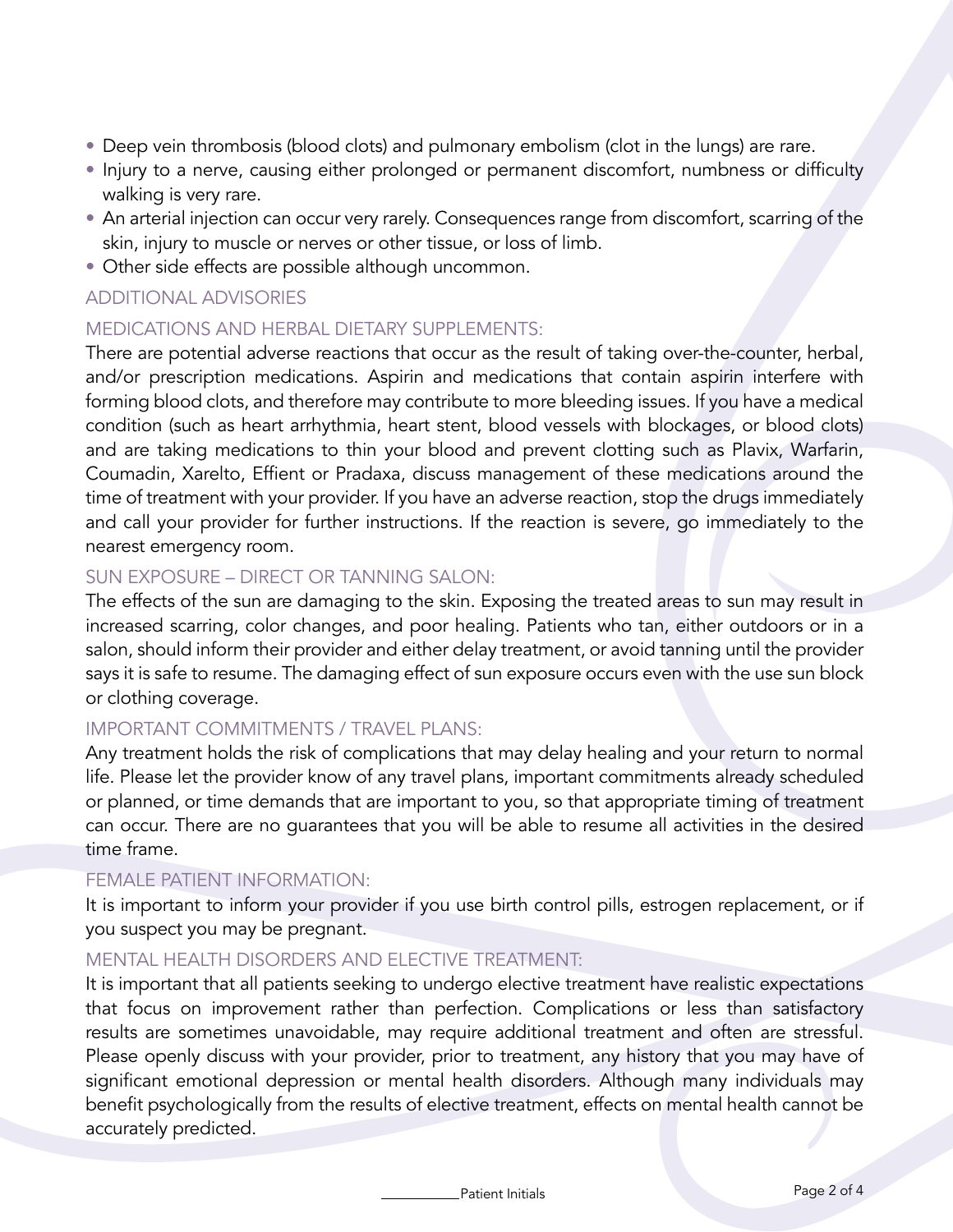# PATIENT COMPLIANCE:

Follow all physician instructions carefully; this is essential for the success of your outcome. Personal and vocational activity may need to be restricted.

# **DISCLAIMER**

Informed-consent documents are used to communicate information about the proposed treatment of a disease or condition along with disclosure of risks and alternative forms of treatment(s), including a decision not to proceed with treatment. This document is based on a thorough evaluation of scientific literature and relevant clinical practices to describe a range of generally acceptable risks and alternative forms of management of a particular disease or condition. The informed consent process attempts to define principles of risk disclosure that should generally meet the needs of most patients in most circumstances. However, informed-consent documents should not be considered all-inclusive in defining other methods of care and risks encountered. Your provider may provide you with additional or different information which is based on all the facts in your particular case and the current state of medical knowledge. Informed-consent documents are not intended to define or serve as the standard of medical care. Standards of medical care are determined on the basis of all of the facts involved in an individualcase and are subject to change as scientific knowledge and technology advance and as practice patterns evolve.

# AUTHORIZATION (S):

| (Patient Initials) | acknowledge that I have been informed about the Off-Label FDA status of<br>ASCLERA <sup>®</sup> (polidocanol) and I understand it is not experimental and accept its use.                            |
|--------------------|------------------------------------------------------------------------------------------------------------------------------------------------------------------------------------------------------|
| (Patient Initials) | For women: I confirm that I am not pregnant or breastfeeding and do not intend to<br>become pregnant anytime during the course of treatment.                                                         |
| (Patient Initials) | Before and after treatment instructions have been discussed with<br>me.<br>The procedure, potential benefits and risks, and alternative treatment options have<br>been explained to my satisfaction. |
| (Patient Initials) | understand that the procedure is purely elective, that the results may vary with<br>each individual, and multiple treatments may be necessary.                                                       |
| (Patient Initials) | I have read and understand all information presented to me before consenting to<br>treatment.                                                                                                        |
| (Patient Initials) | I have had all my questions answered. I freely consent to the proposed treatment.                                                                                                                    |

 $\_$  hereby authorize  $\_$ 

to perform ASCLERA® (polidocanol) injection on me. I understand that I am a patient of Hingham Medical Aesthetics, a medical practice led by a Harvard trained Board Certified Plastic Surgeon with over two decades of medical aesthetic experience, and that my licensed provider is an employee of the practice.